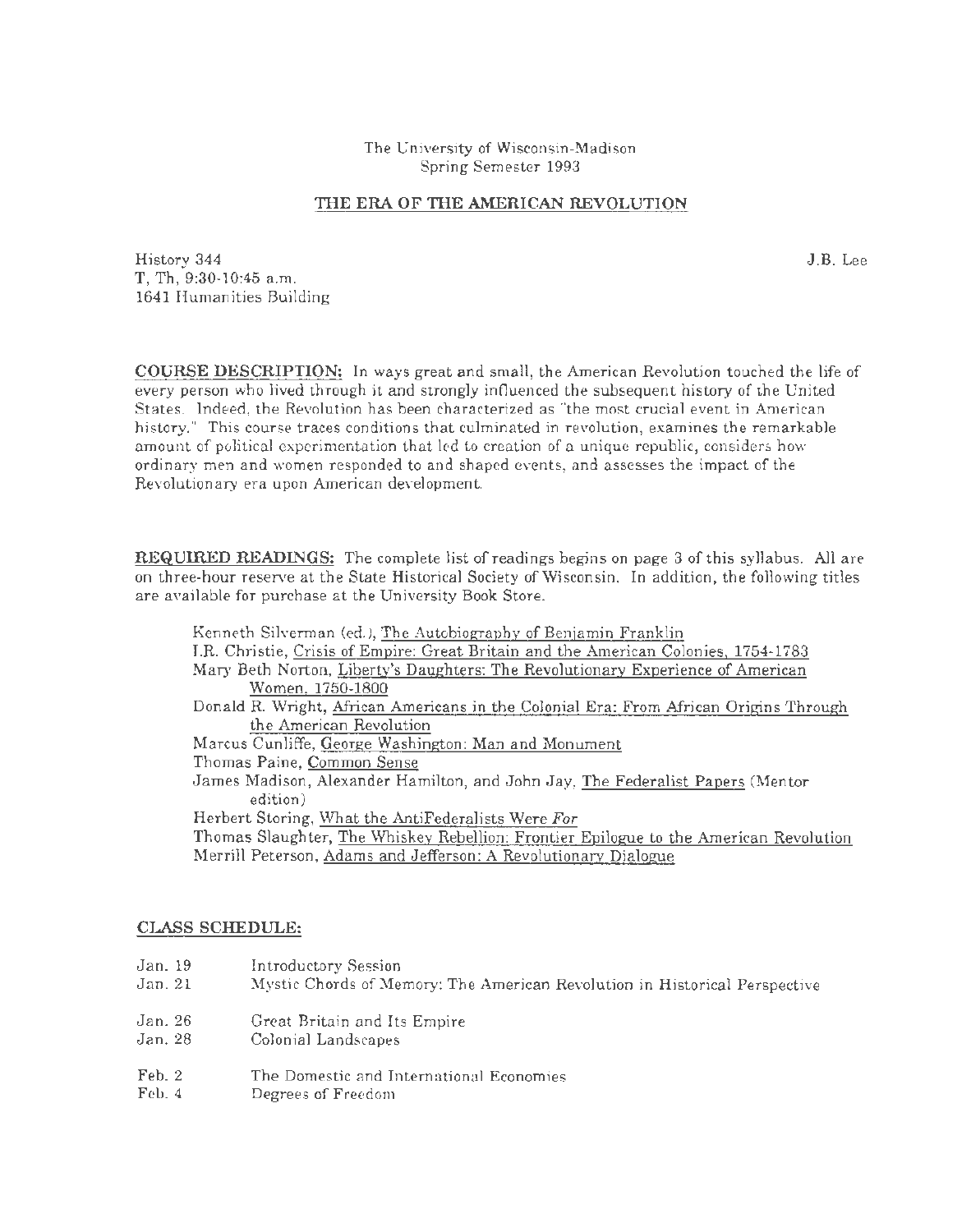| Feb. 9         |  | "This Species of Property": The Enslaved |  |  |
|----------------|--|------------------------------------------|--|--|
| $\blacksquare$ |  |                                          |  |  |

- Feb. 11 The Enlightenment
- Feb. 16 Evangelicalism: The Second Protestant Reformation
- Feb. 18 The Theory and Practice of Government
- Feb. 23 The Seven Years' War
- Feb. 25 Imperial Reforms, Colonial Responses
- Mar. 2 From Resistance to Revolution
- Mar. 4 MID-TERM EXAM

#### Mar. 9,11 SPRING VACATION

- Mar. 16 Independence
- Mar. 18 War: 1775-77
- Mar. 23 War: 1778-81
- Mar. 25 Civilians in Wartime
- Mar. 30 Apr. 1 "Cultivating the Sensations of Freedom": Musical Reflections of Revolution and War The Confederation

Apr. 6 The Uncertain Nation: Crises of the 1780s PAPER DUE: A 5-page paper, based on assigned readings related to the War for Independence, is due at the beginning of class.

- Apr. 8 Creation of the Constitution
- Apr. 13 Preparation for the ratification debate
- Apr. 15 Debate: Federalists vs. Anti-Federalists
- Apr. 20 Ratification in the States
- Apr. 22 Launching the Experiment in Republicanism
- Apr. 27 The Importance of the 1790s
- Apr. 29 The Contagion of Liberty
- May 4 The Problem of Slavery in an Age of Revolution
- May 6 A Continuing Revolution

#### May 12 FINAL EXAM

The exam is scheduled for 2:45-4:45 pm. The place will be announced toward the end of the course.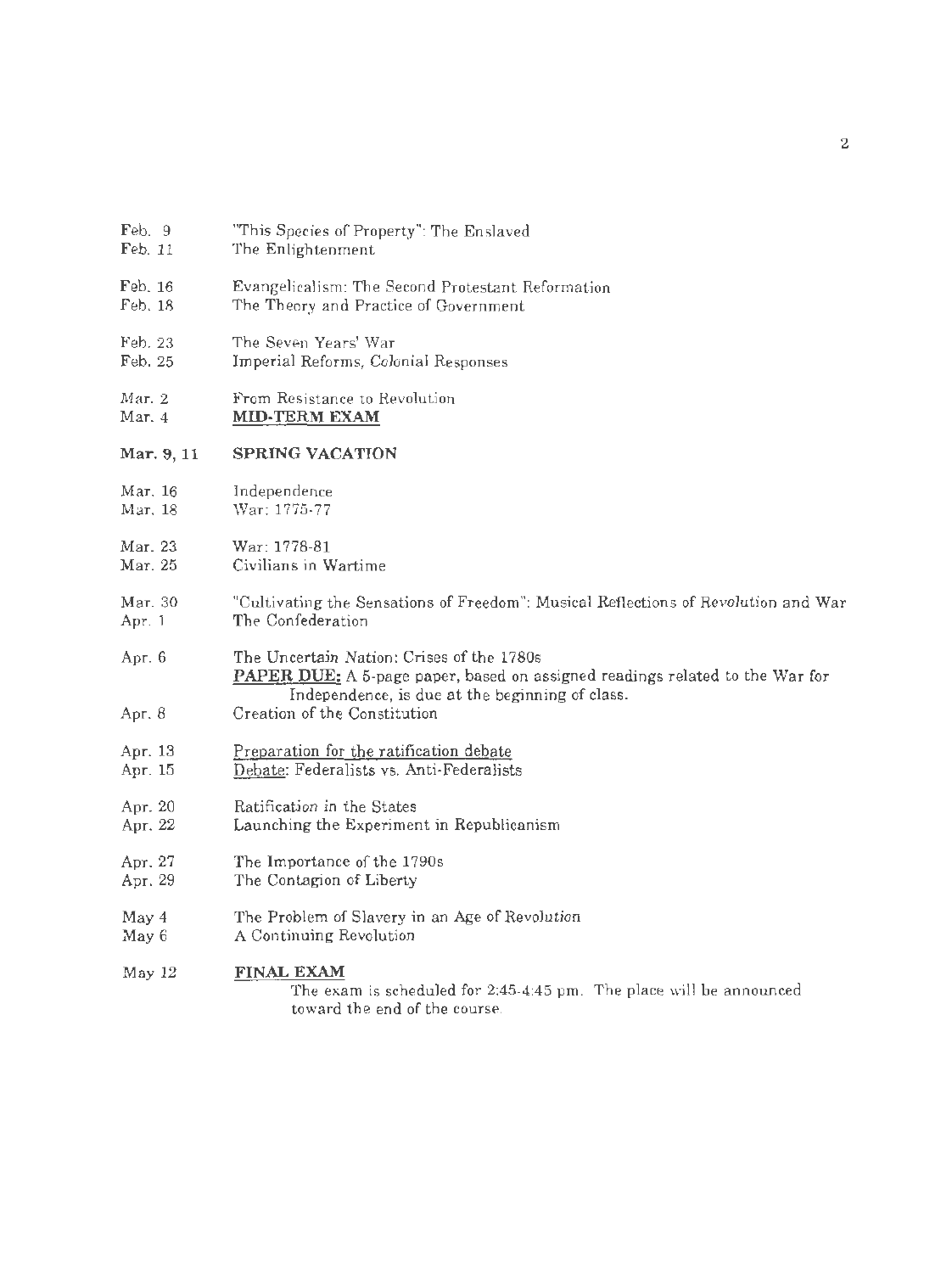DISCUSSION SECTIONS: Each student should be enrolled in one of the following weekly discussion sections:

| Tuesdays   | $1:20$ pm  | 2121 Humanities Bldg. |
|------------|------------|-----------------------|
| Wednesdays | $9:55$ am  | 2221 Humanities Bldg. |
| Wednesdays | $11:00$ am | 2131 Humanities Bldg. |
| Thursdays  | $12:05$ pm | 2121 Humanities Bldg. |

Assigned readings must be completed before the section in which the student is enrolled, so that he or she may participate actively and thoughtfully in the discussion.

## Readings for the Week of:

 $\mathcal{L}_{\mathcal{F}}(\mathcal{L}_{\mathcal{F}}(\mathcal{L}_{\mathcal{F}}))$  and  $\mathcal{L}_{\mathcal{F}}(\mathcal{L}_{\mathcal{F}})$ 

 $\sim$ 

| Jan. 25 | Kenneth Silverman (ed.), The Autobiography of Benjamin Franklin<br>Richard B. Morris, "Meet Dr. Franklin," American Heritage 23 (1971):81-91                                                                                                                                                                                   |
|---------|--------------------------------------------------------------------------------------------------------------------------------------------------------------------------------------------------------------------------------------------------------------------------------------------------------------------------------|
| Feb. 1  | N.B.<br>Members of the Wednesday, Feb. 3, discussion sections should convene, at<br>the regularly scheduled times, in the third-floor Board Room of the State<br>Historical Society. Michael Edmonds, Superviser of Public Services, will<br>consider "How Do Historians Know What They Know About 18th-Century<br>America?"   |
|         | Anne Firor Scott, "Self-Portraits," in Women's America: Refocusing the Past, ed.<br>Linda K. Kerber and Jane De Hart Mathews (1982), 65-79.<br>Mary Beth Norton, Liberty's Daughters: The Revolutionary Experience of American<br>Women, 1750-1800, xiii-xvi and chaps. 1-5                                                    |
| Feb. 8  | N.B.<br>Members of the Tuesday and Thursday discussion sections should convene,<br>at the regularly scheduled times, in the third-floor Board Room of the State<br>Historical Society. Michael Edmonds, Superviser of Public Services, will<br>consider "How Do Historians Know What They Know About 18th-Century<br>America?" |
|         | Donald R. Wright, African Americans in the Colonial Era: From African Origins<br>Through the American Revolution, chaps. 1-2<br>G.I. Jones and O. Equiano, "Olaudah Equiano of the Niger Ibo," in Africa<br>Remembered: Narratives by West Africans from the Era of the Slave Trade,<br>ed. Phillip D. Curtin, 84-98           |
| Feb. 15 | J.R. Christie, Crisis of Empire: Great Britain and the American Colonies, 1754-<br>1783, introduction and chaps. 1-5<br>Peter Oliver's Origin & Progress of the American Revolution: A Tory View, ed.<br>Douglass Adair and John A. Schutz, 46-59                                                                              |
| Feb. 23 | Marcus Cunliffe, George Washington: Man and Monument                                                                                                                                                                                                                                                                           |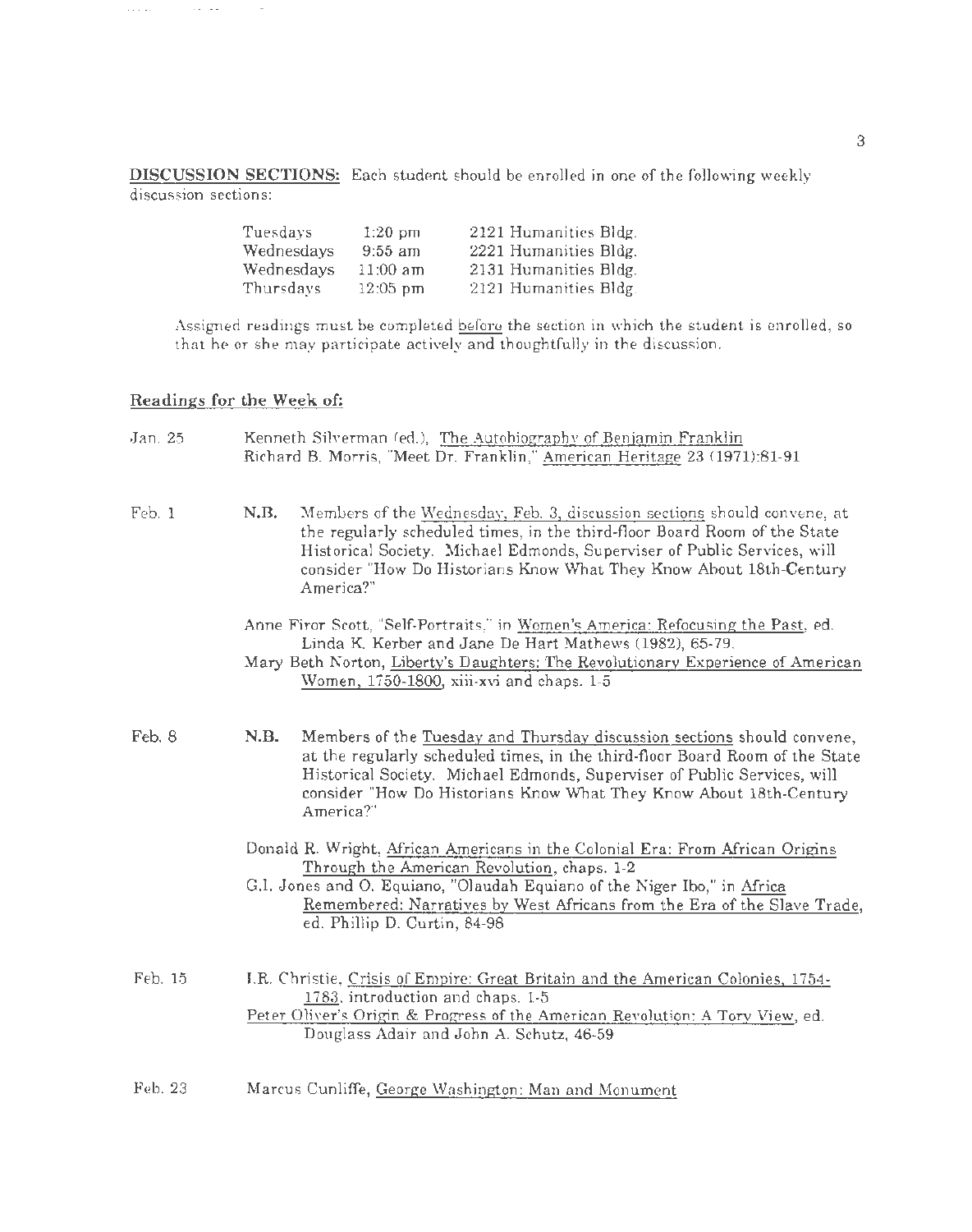Mar. 1 No discussion sections this week. Should students wish to consult Ms. Wright in advance of the mid-term exam, she will be in her office during the regularly scheduled times of the Tuesday and Wednesday sections.

#### Mar. 8 **SPRING VACATION**

Mar. 15 Thomas Paine, Common Sense The Declaration of Independence

Mar. 22 John Shy, "The Military Conflict Considered as a Revolutionary War," A People Numerous and Armed: Reflections on the Military Struggle for American Independence, 193-223 Christie, Crisis of Empire, chap. 6 and conclusion Selections from John C. Dann (ed.), The Revolution Remembered: Eyewitness Accounts of the War for Independence, xv-xxii, 12-14, 26-28, 65-68, 71-77, 145-55, 162-65, 192-204, 240-50, 268-74, 406-14

- Mar. 29 **N.B.** Members of the all discussion sections should convene, at the regularly scheduled times, in the third-floor Board Room of the State Historical Society for a presentation by Ms. Gerry Strey, Map Curator of the Society.
- Apr. 5 Alfred F. Young, "George Robert Twelves Hewes (1742-1840): A Boston Shoemaker and the Memory of the American Revolution," William and Mary Quarterly (1981), 561-623
	- Norton, Liberty's Daughters, chaps. 6-conclusion
	- J.B. Lee, "Maryland's 'Dangerous Insurrection' of 1786," Maryland Historical Magazine 85 (1990):329-39
- Apr. 12 No discussion sections this week. In preparation for the debate on April 15, read James Madison et al., The Federalist Papers (essays no. 1, 6, 9, 10, 14, 39, 47, 51, 52, 62, 69, 78, 85), and Herbert Storing, What the AntiFederalists Were *For.*
- Apr. 19 Thomas Slaughter, The Whiskey Rebellion: Frontier Epilogue to the American Revolution
- Apr. 26 Merrill Peterson, "Jefferson's Severest Contest," Virginia Foundation for the Humanities Newsletter (1986):3 William H. Freehling, "The Founding Fathers and Slavery," American Historical Review 77 (1972):81-93 Wright, Mrican Americans in the Colonial Era, chap. 3
	- Nash, "Forging Freedom: The Emancipation Experience in the Northern Seaport Cities," in Slavery and Freedom in the Age of the American Revolution, ed. Ira Berlin and Ronald Hoffman, 3-48